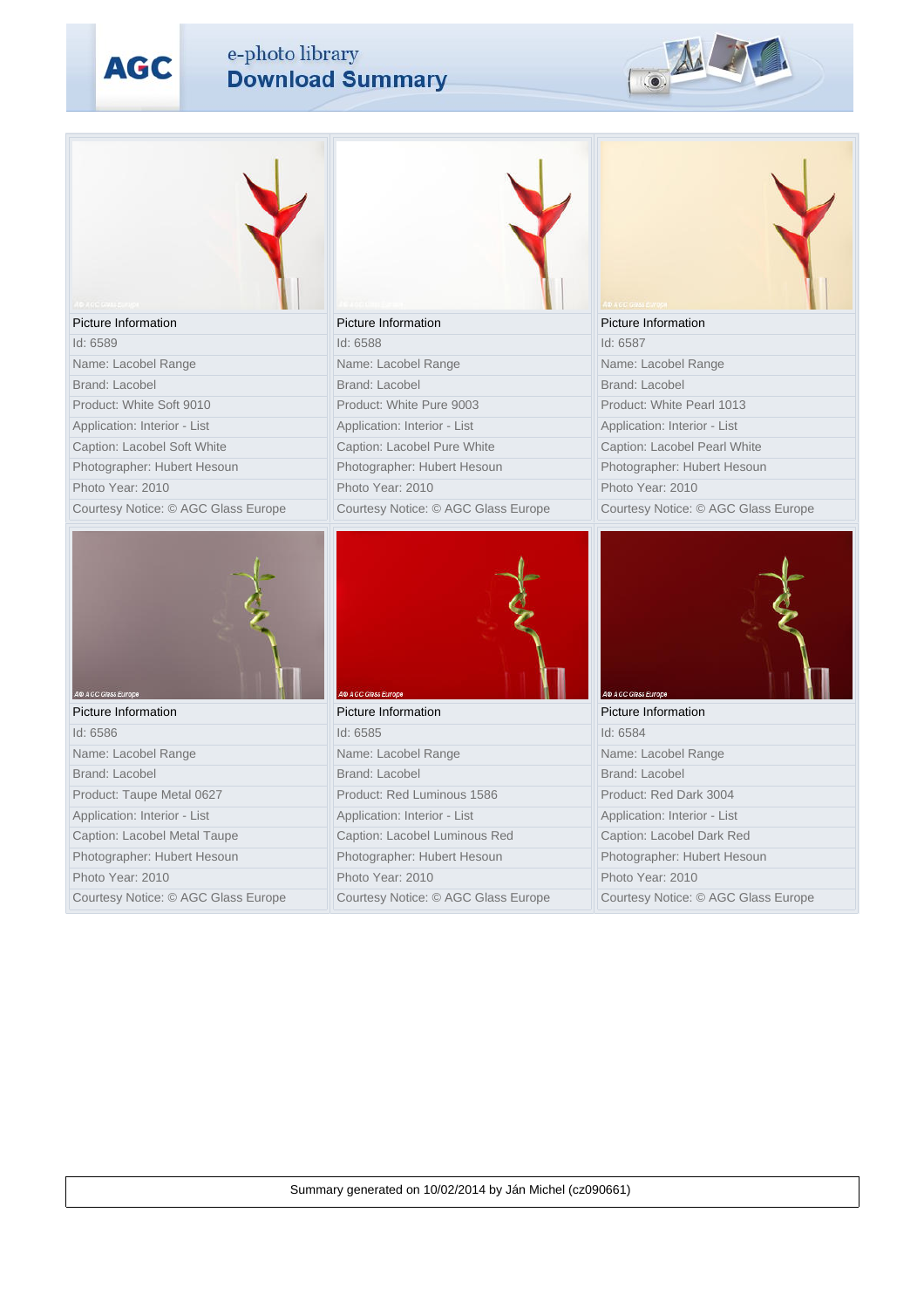**AGC** 

## e-photo library<br>Download Summary



| 40 AGC Glass Europ                  | AGC Glass Euro                      |                                     |
|-------------------------------------|-------------------------------------|-------------------------------------|
| Picture Information                 | Picture Information                 | Picture Information                 |
| Id: 6583                            | Id: 6582                            | Id: 6581                            |
| Name: Lacobel Range                 | Name: Lacobel Range                 | Name: Lacobel Range                 |
| Brand: Lacobel                      | Brand: Lacobel                      | <b>Brand: Lacobel</b>               |
| Product: Orange Classic 2001        | Product: Grey Metal 9006            | Product: Grey Classic 7035          |
| Application: Interior - List        | Application: Interior - List        | Application: Interior - List        |
| Caption: Lacobel Classic Orange     | Caption: Lacobel Metal Grey         | Caption: Lacobel Classic Grey       |
| Photographer: Hubert Hesoun         | Photographer: Hubert Hesoun         | Photographer: Hubert Hesoun         |
| Photo Year: 2010                    | Photo Year: 2010                    | Photo Year: 2010                    |
| Courtesy Notice: © AGC Glass Europe | Courtesy Notice: © AGC Glass Europe | Courtesy Notice: © AGC Glass Europe |
| AO AOC Gass Europe                  | AGC Glass Europ                     | O AGC Glass Europ                   |
| Picture Information                 | Picture Information                 | Picture Information                 |
| Id: 6580                            | Id: 6579                            | Id: 6577                            |
| Name: Lacobel Range                 | Name: Lacobel Range                 | Name: Lacobel Range                 |
| Brand: Lacobel                      | Brand: Lacobel                      | <b>Brand: Lacobel</b>               |
| Product: Green Pastel 1604          | Product: Green Luminous 1164        | Product: lacobel_gold-0327          |
| Application: Interior - List        | Application: Interior - List        | Application: Interior - List        |
|                                     |                                     |                                     |
| Caption: Lacobel Pastel Green       | Caption: Lacobel Luminous Green     | Caption: Lacobel Rich Gold          |
| Photographer: Hubert Hesoun         | Photographer: Hubert Hesoun         | Photographer: Hubert Hesoun         |
| Photo Year: 2010                    | Photo Year: 2010                    | Photo Year: 2010                    |